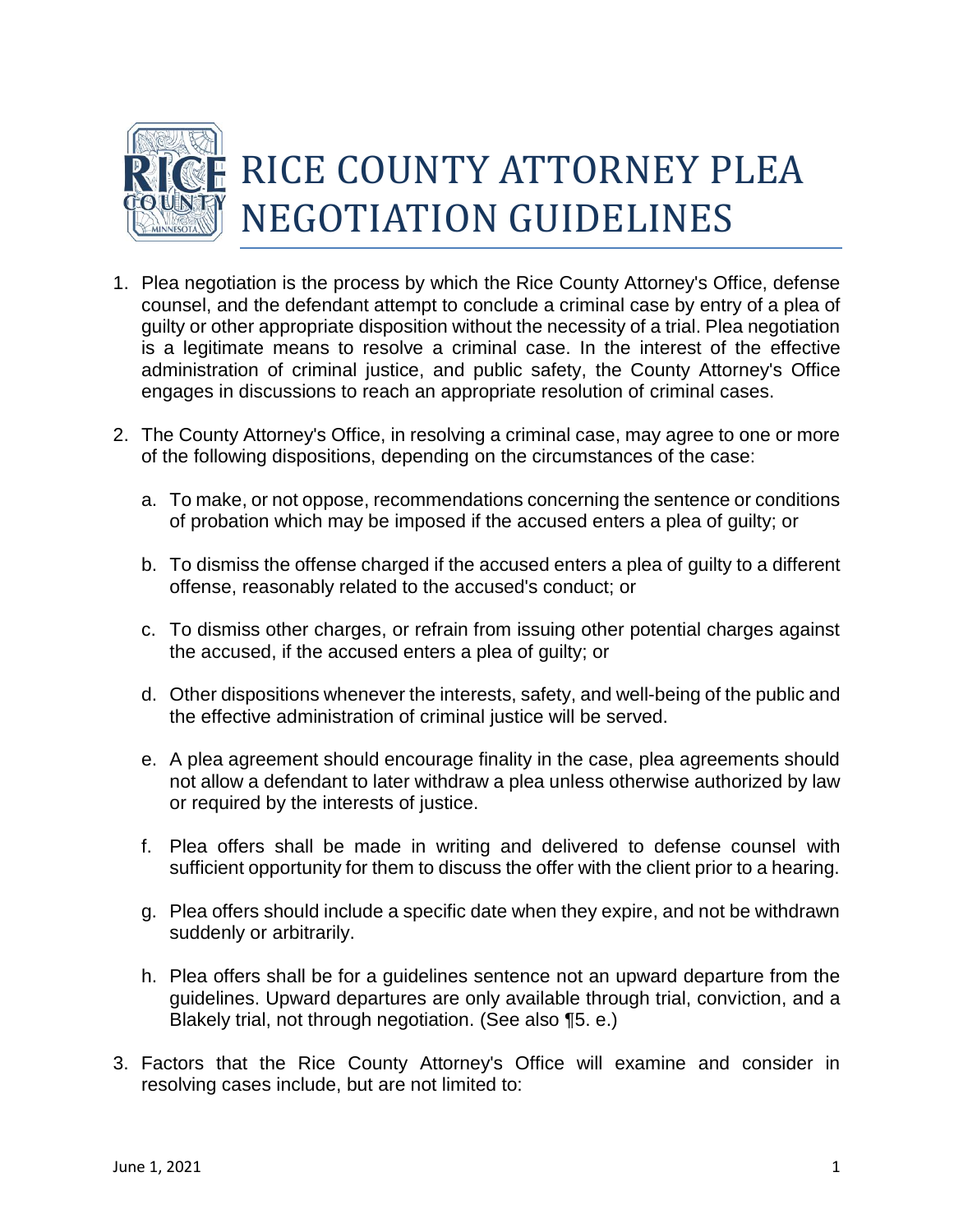- a. Factors relating to the offense:
	- (1) The nature and circumstances of the offense;
	- (2) Mitigating or aggravating factors;
	- (3) The deterrent value of the proposed disposition;
	- (4) Recommendations of involved law enforcement, investigative, or assessment agencies;
	- (5) Excessive cost of prosecution in relation to the seriousness of the offense.
- b. Factors relating to the victim:
	- (1) The feelings and attitude of the victim;
	- (2) The impact of the offense or trial on the victim (physical, psychological, and economic);
	- (3) The relationship of the victim to the defendant or the witnesses;
	- (4) The availability of the victim as a witness.
- c. Factors relating to the offender:
	- (1) The deterrent value of the disposition;
	- (2) The willingness of the defendant to acknowledge guilt and assume responsibility for his or her conduct;
	- (3) The assurance of prompt and certain application of correctional consequences to the defendant;
	- (4) The availability of alternative correctional measures which are more appropriate to achieving correctional goals;
	- (5) The defendant's giving or offering cooperation which has or may result in the successful prosecution of others engaged in serious criminal conduct;
	- (6) The characteristics of the offender.
	- (7) Attorneys should bear in mind the direction of the U.S. Supreme Court that "the punishment should fit the offender and not merely the crime," *Williams v. New York*, 337 U.S. 241, 247 (1949).
- d. Factors relating to the strength of the case:
	- (1) The unavailability of a material witness;
	- (2) A possible deficiency in the proof required to convict;
	- (3) A possible issue as to admissibility of the State's evidence;
	- (4) The possible challenge to the credibility of certainty of the State's evidence.
- 4. Factors that the Rice County Attorney's Office shall not consider in resolving cases include, but are not limited to:
	- a. Any personal or political advantage;
	- b. Race, gender, social status or economic status of the accused, victim, and/or witness;
	- c. Reasons solely related to economy of time or expense.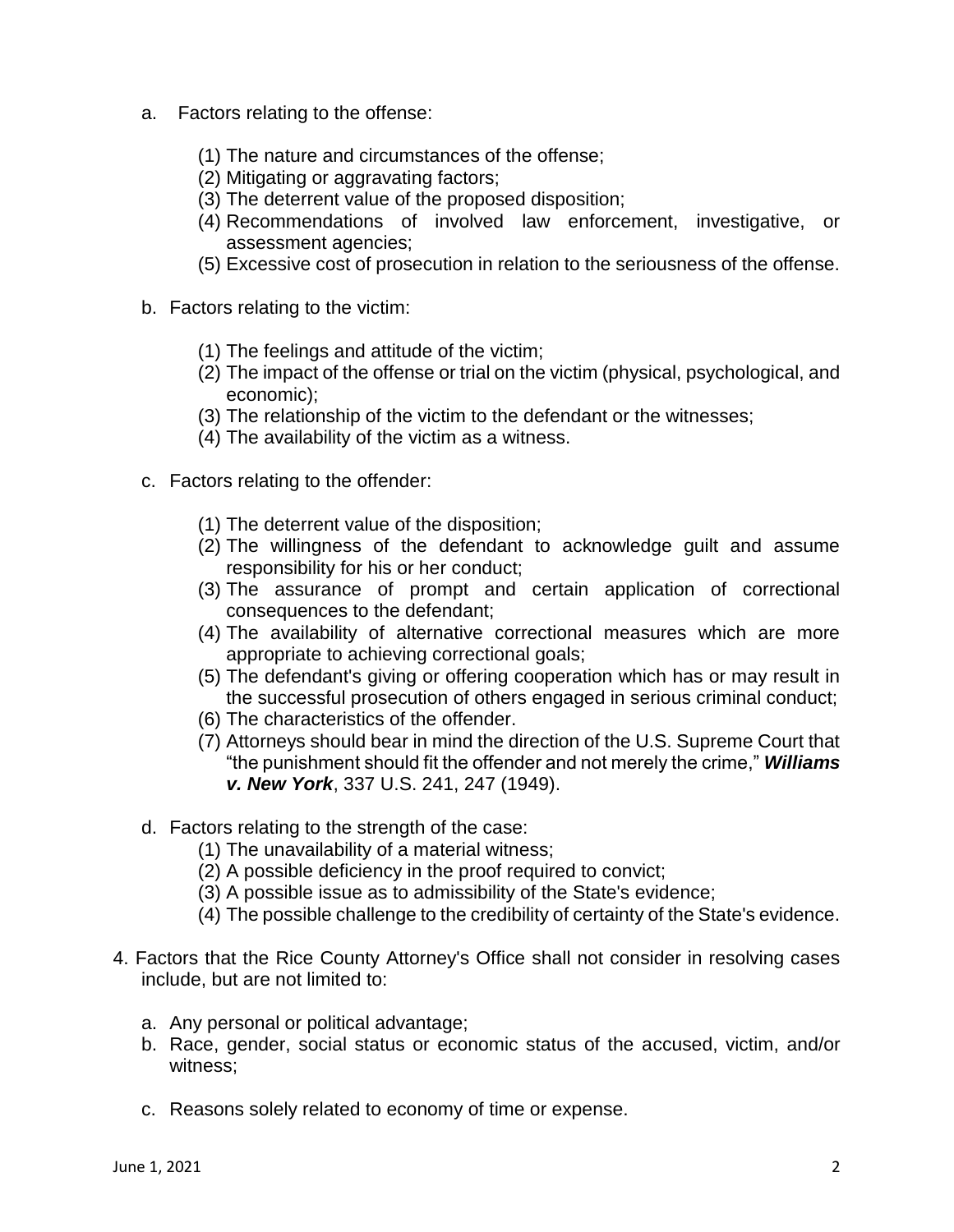- 5. Specific Plea Negotiation Guidelines.
	- a. M.S. § 152.18: Stays of adjudication under M.S. § 152.18 shall not be recommended at sentencing unless:

The defendant has no prior **felony convictions; The defendant has not been convicted of a gross misdemeanor under section 152.025; The defendant has not previously participated in or completed a drug diversion program**; The investigation indicates the defendant is not involved in the illegal distribution of controlled substances; The defendant is willing to enter and complete an appropriate chemical dependency treatment program; and The offense charged is a Controlled Substance Crime in the Fifth Degree and involves an amount of controlled substance indicative of personal use.

- b. Restitution: When authorized by law, restitution shall always be recommended as a part of a defendant's sentence. Restitution should always be joint and several between all parties responsible for the harm and attempt to make the victim whole.
- c. Forfeitures: A prosecutor handling the criminal prosecution shall not negotiate any pending forfeiture action related to a criminal case. Such negotiations shall be conducted by the attorney assigned to handle the civil or administrative forfeiture case.
- d. Incarceration: A period of incarceration in the local jail or prison shall be recommended for all felony level offenses, if impractical or unreasonable, the attorney may recommend electronic home monitoring in lieu of jail time.
- e. Career/Violent Offender Sentencing: When an enhanced sentence is available under M.S. §609.1095, the prosecutor may choose to waive the enhanced sentence to avoid the significant expense of trial, however, if the defendant has a significant criminal record, and has previously avoided career offender sentencing, the prosecutor may choose to argue for a sentence up to the statutory maximum or beyond the guidelines range based on the criminal history of the defendant.
- f. When the defendant meets the criteria for the Rice County Treatment Court, this office will generally not oppose, and may encourage, non-violent offenders with chemical health issues to be considered for drug court. This office will not support the entry of offenders with violent or gun-related offenses into Rice County Treatment Court. If the Attorney wishes to recommend a defendant who is charged with a crime that would disqualify the defendant from Treatment Court, the attorney may dismiss the disqualifying count only after consultation and the